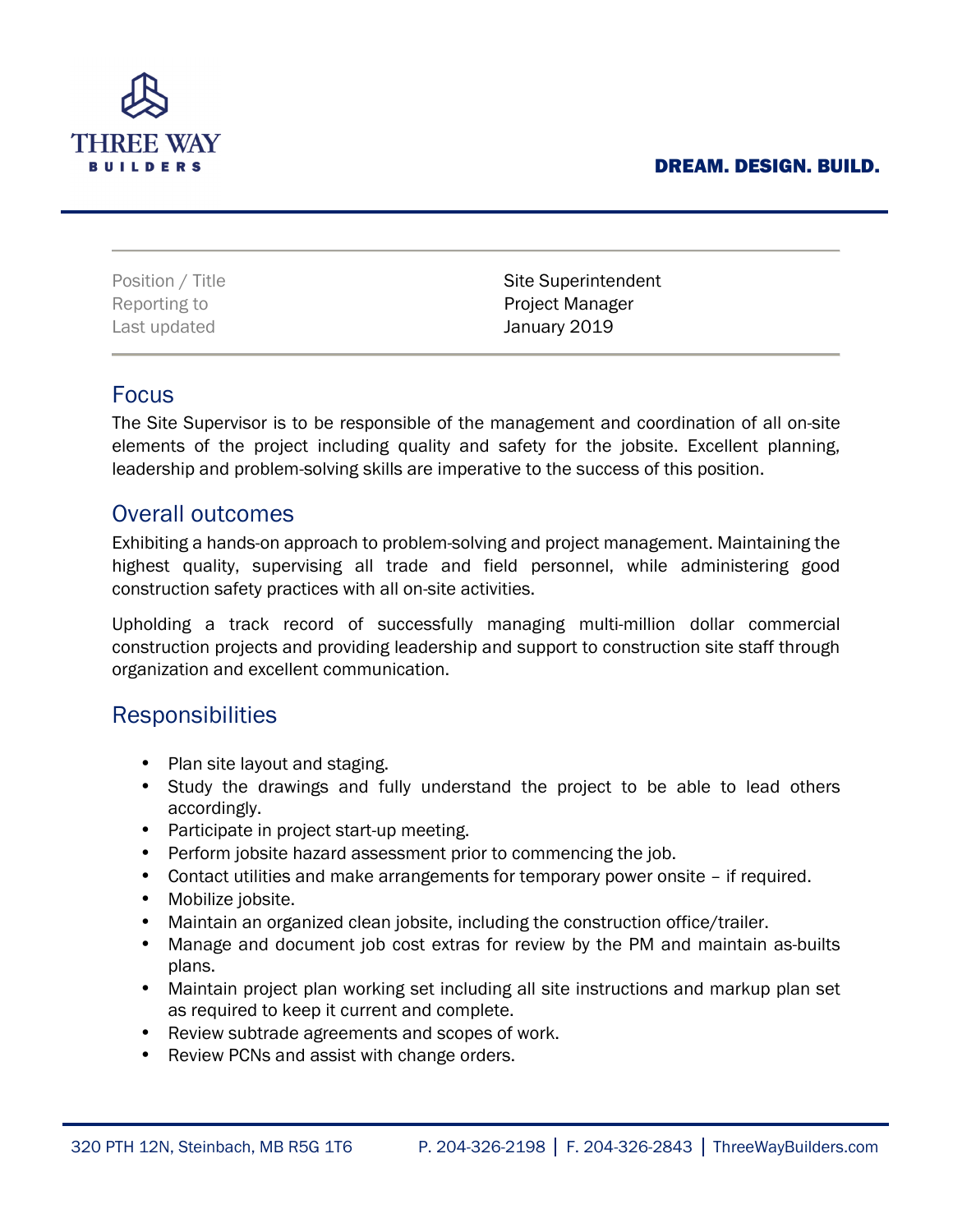

- Review and submit RFIs to project team. Ensure responses are properly communicated and carried out.
- Conduct weekly site meetings with subtrades, consultants, owners and PM.
- Provide daily site reports to PM including progress pictures.
- Conduct Toolbox Talks on a weekly basis and perform daily huddles.
- Submit weekly safety reports to PM.
- Supervise, schedule and coordinate workers, subcontractors, suppliers and equipment as required to achieve completion of the project on schedule, within budget and with quality workmanship that conforms to the original plans and specifications.
- Collaborate with project managers, designers, engineers, clients and governing authorities to achieve the scope of work.
- Mitigate jobsite issues quickly and effectively in order to keep work on track and on time.
- Run weekly work plan meetings.
- Perform QC/QA checks and correct deficiencies.
- Sign off on additional hours and T&M work.
- Ensure work is done in compliance with all regulations and all applicable health & safety policies and procedures so as to maintain jobsite security.
- Accept delivery of materials, ensuring they are in good conditions when received and stored properly until they are installed.
- Maintain positive relationships with customers, contractors, suppliers and other employees.
- Take care to keep confidential all sensitive Three Way Builders and client job information.

# Requirements

### **QUALIFICATIONS**

- 3+ years of experience running commercial build sites.
- Valid driver's license.
- Thorough knowledge and understanding of construction drawings, specifications, and schedules.
- Strong knowledge of wood framing, foundations and concrete.
- Excellent understanding of carpentry techniques and methods of installation and construction.
- Commitment to safe practices and standards (proof of safety training will be required).